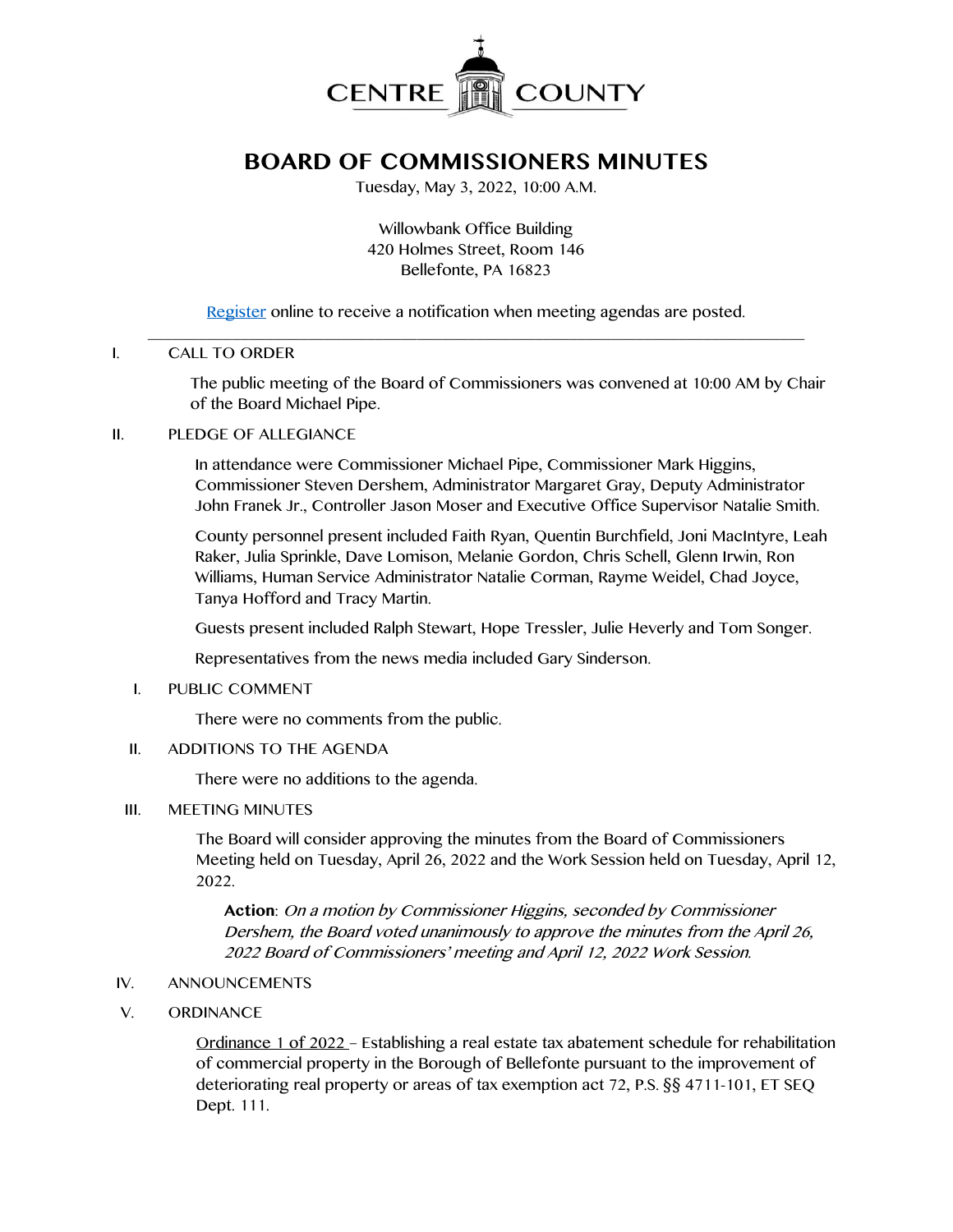Bellefonte Borough Manager Ralph Stewart introduced the ordinance made possible by the Local Economic Revitalization Tax Assistance (LERTA) law. On January 18, 2022, the Bellefonte Borough met to discuss the prepared abatement and exemptions. This excludes single family, duplexes, short-term rental units, and bed and breakfast establishments. Any person or entity desiring tax exemption must apply to the Borough prior to or at the time of obtaining a building permit. The minimum improvement costs must exceed \$75,000 not including ordinary maintenance expenses.

The ordinance will be advertised on Thursday, May 5, 2022 and will be brought back before the Board on May 17 to be considered for adoption.

Tom Songer of the Torron Group in State College offered public comment in regard to future development.

**Action:** On a motion by Commissioner Higgins, seconded by Commissioner Dershem, the Board voted unanimously to approve advertisement of Ordinance 1 of 2022.

#### VI. PROCLAMATION

A. Proclamation 15 of 2022 – Warden Schell, Deputy Warden Irwin and Deputy Warden Gordon joined the Board in proclaiming **May 1-7, 2022** as **Corrections Employee Week** in Centre County.

**Action:** On a motion by Commissioner Higgins, seconded by Commissioner Dershem, the Board voted unanimously to adopt Proclamation 15 of 2022.

B. Proclamation 16 of 2022 – Leah Raker, Julie Heverly and Hope Tressler joined the Board in proclaiming **May 2022** as **Foster Care Awareness Month** in Centre County.

**Action:** On a motion by Commissioner Higgins, seconded by Commissioner Dershem, the Board voted unanimously to adopt Proclamation 16 of 2022.

## VII. BIDS AND PROPOSALS

A. Professional Underwriting Services - Chief Financial Officer Joni MacIntyre asked the Board to consider authorizing Public Financial Management (PFM) to solicit information from underwriting firms in connection with the upcoming issuance of General Obligation Bonds, Series 2022 – Dept. 113.

Solicitations will be released tomorrow, May 4, 2022 with selection of an underwriter and interest rates locked in around the middle of June.

**Action**: On a motion by Commissioner Higgins, seconded by Commissioner Dershem, the Board voted unanimously to approve the authorization of PFM to solicit proposals.

B. Centre County Meals Program – Director Quentin Burchfield asked the Board to table the contract award for the invitation for to provide congregate, in-home, and shelf stable meals to older persons in Centre County – Dept. 521.

**Action:** On a motion by Commissioner Higgins, seconded by Commissioner Dershem, the Board voted unanimously to table the contract award until Tuesday, May 10, 2022.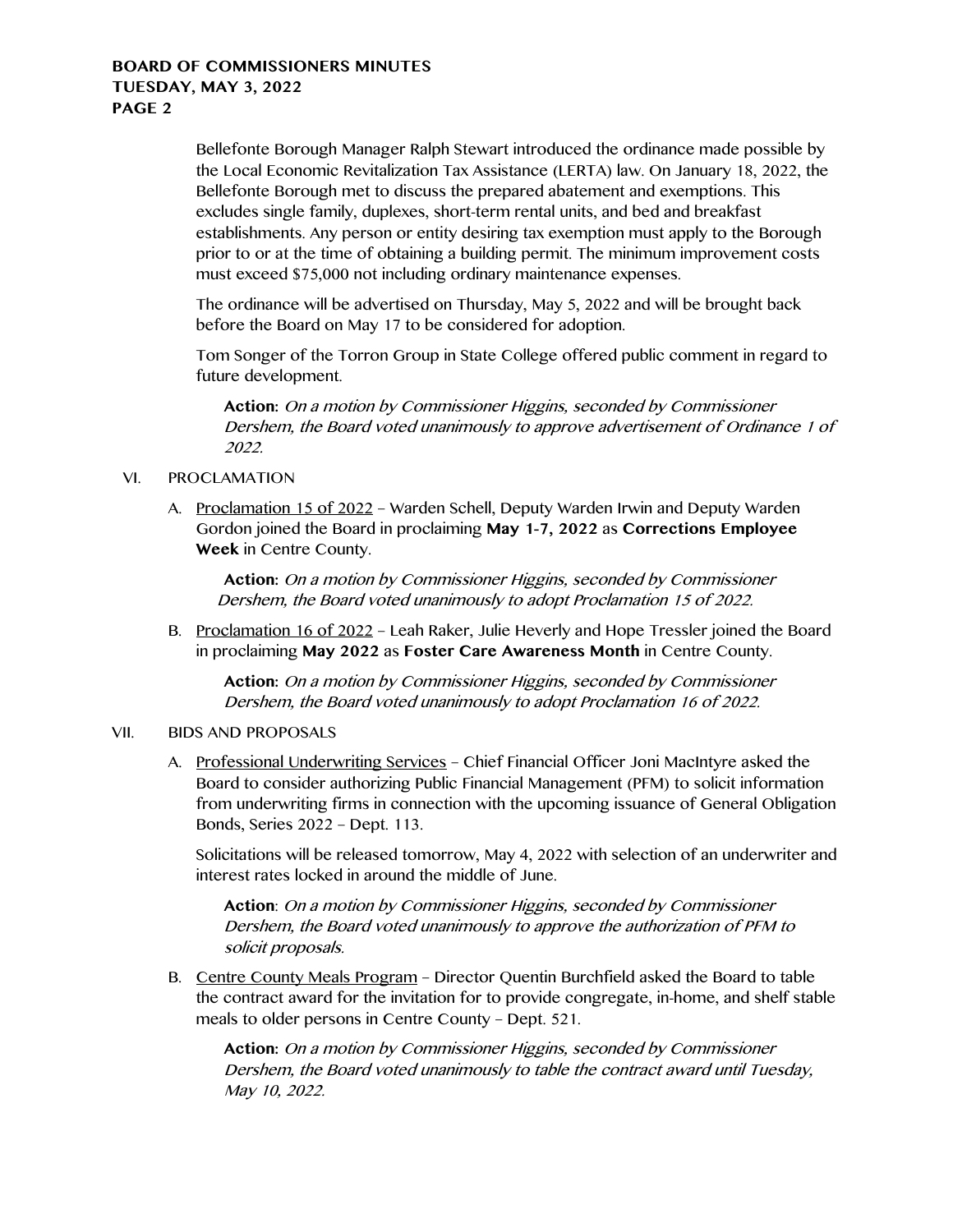#### VIII. AMERICAN RESCUE PLAN ACT (ARPA)

- IX. CONTRACTS AUTHORIZATIONS
	- A. Sheriff Sheriff Bryan Sampsel presented a contract renewal with The Pennsylvania State University to provide law enforcement assistance as needed for Penn State home football games. The University agrees to pay the County at a rate of \$66.66 per hour for each Sheriff Deputy who provides law enforcement services. The contract is effective for one year from the date of execution – Dept. 211.

**Action**: On a motion by Commissioner Higgins, seconded by Commissioner Dershem, the Board voted unanimously to add the contract renewal with The Pennsylvania State University to next week's Consent Agenda.

B. Weights and Measures – Director Ron Williams introduced a Memorandum of Understanding (MOU) with the Department of Agriculture authorizing jurisdiction to conduct certain weights and measure inspections for the period of July 1, 2022 to June 30, 2027. Ron reported that in 2021, he inspected 1,520 fuel pumps and 676 commercial and non- commercial scales. – Dept. 361.

**Action**: On a motion by Commissioner Higgins, seconded by Commissioner Dershem, the Board voted unanimously to approve the MOU with the Department of Agriculture to next week's Consent Agenda.

- C. Human Services
	- i. Adult Services & Aging

Director of Adult Services Faith Ryan and Director of Aging Quentin Burchfield presented the following items:

- 1. Contract with Arcadia to provide services to both the Office of Adult Services and Office of Aging for the Homemaker Services/OPTIONS Program. The contract total is \$22.00/hr. for the period of July 1, 2022 to June 30, 2025 – Dept. 501 & 521.
- 2. Contract with Helpmates, Inc. to provide services to both the Office of Adult Services and Office of Aging for the Homemaker Services/OPTIONS Program. The contract total is \$22.00/hr. for the period of July 1, 2022 to June 30, 2025 – Dept. 501 & 521.
- 3. Contract with Caregivers America to provide services to both the Office of Adult Services and Office of Aging for the Homemaker Services/OPTIONS Program. The contract total is \$22.00/hr. for the period of July 1, 2022 to June 30, 2025 – Dept. 501 & 521.
- 4. Contract with Angels on Call to provide services to both the Office of Adult Services and Office of Aging for the Homemaker Services/OPTIONS Program. The contract total is \$22.00/hr. for the period of July 1, 2022 to June 30, 2025 – Dept. 501 & 521.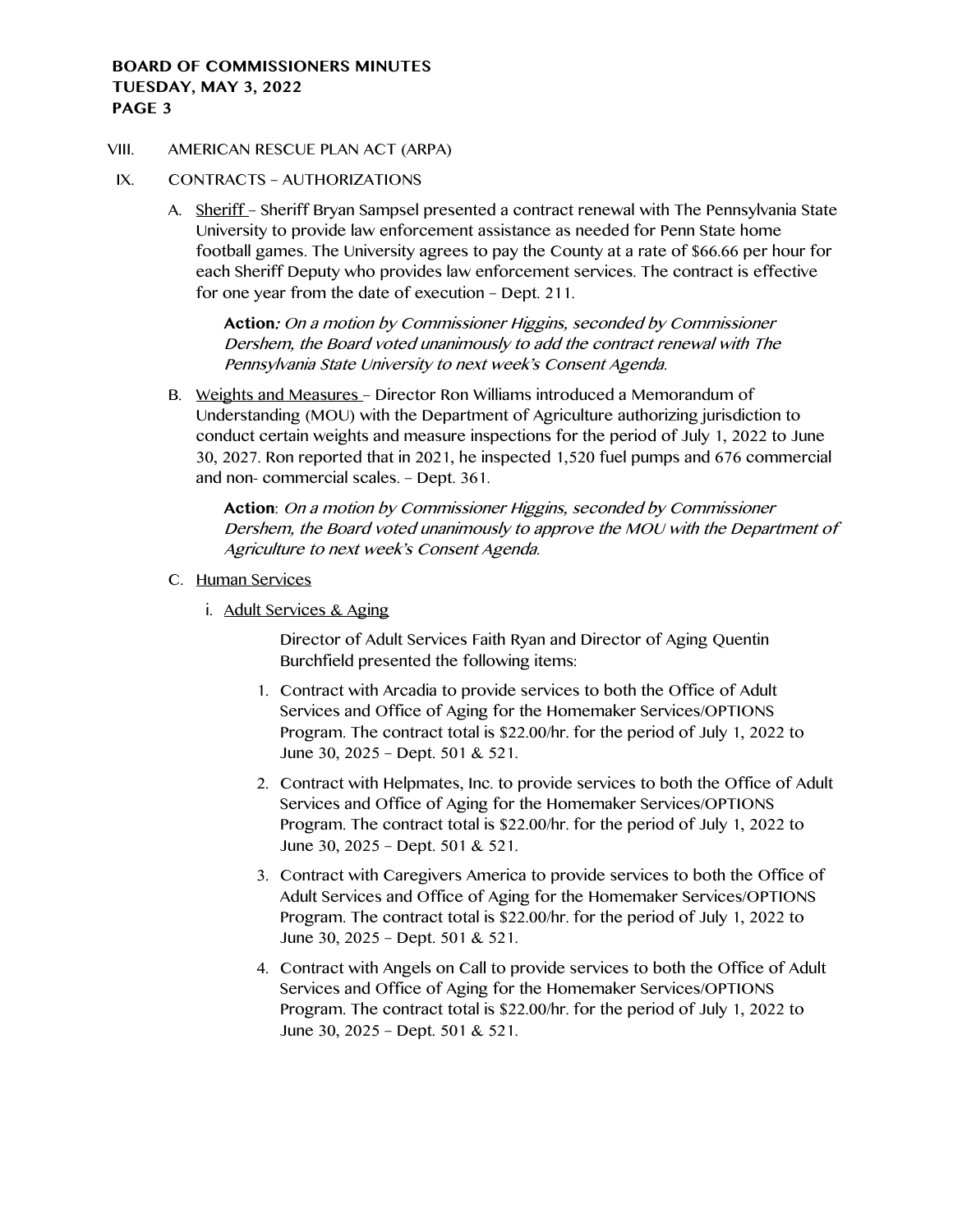**Action:** On a motion by Commissioner Higgins, seconded by Commissioner Dershem, the Board voted unanimously to add items 1-4 for the Office of Adult Services and Office of Aging for the Homemaker Services/OPTIONS Program.

ii. Aging – Director Quentin Burchfield asked the Board to consider approval to sponsor Adult Children of Aging Parents (ACAP) in the amount of \$1,000 for the period of May 2, 2022 to May 1, 2023. This a nonprofit program that offers a variety of support and educational programs to adult children that are caring for aging parents. – Dept. 521.

**Action:** On a motion by Commissioner Higgins, seconded by Commissioner Dershem, the Board voted unanimously to add the sponsorship with ACAP to next week's Consent Agenda.

- iii. Transportation Director Dave Lomison asked the Board to consider approval of ordering and purchasing the following vehicles from Hoffman Ford through the COSTARS program:
	- 1. 2022 Ford Explorer Interceptor fully equipped for the Sheriff Department at a cost of \$36,365 from Hoffman Ford, \$10,904.52 for purchase and installation of equipment from Centre Communications, Inc and \$1,000 for Abel Signs services for a total cost of \$48,269.52. This vehicle is budgeted for 2022 and would replace a vehicle that has met its useful life – Dept. 211.
	- 2. 2022 Ford F-150 Truck at a cost of \$49,500 for the Emergency Management Agency Department. This vehicle is budgeted for 2022 and fully funded by the EMA Department and will replace vehicle 19 that was removed from service in July 2020 – Dept 351.
	- 3. 2022 Ford Escape at a cost of \$26,245 for the Children and Youth Department. This vehicle would replace vehicle 130 that was lost in an accident and funded from the insurance proceeds and the remaining balance from Human Services Block Grant – 511.
	- 4. 2022 Ford Escape at a cost of \$26,750 for the Office of Aging Department. This vehicle would replace vehicle 140 and funded by the Aging Department with surplus funds that are earmarked for such purchases – Dept. 521.

**Action:** On a motion by Commissioner Higgins, seconded by Commissioner Dershem, the Board voted unanimously to add the Transportation items 1-4 to next week's Consent Agenda.

D. Drug and Alcohol – Human Services Administrator Natalie Corman asked the Board to consider approval of the referral agreement between the AIDS Resource Alliance and the County for the period of May 10, 2022 to May 10, 2024 – Dept. 562.

**Action**: On a motion by Commissioner Higgins, seconded by Commissioner Dershem, the Board voted unanimously to add the referral agreement with the AIDS Resource Alliance to next week's Consent Agenda.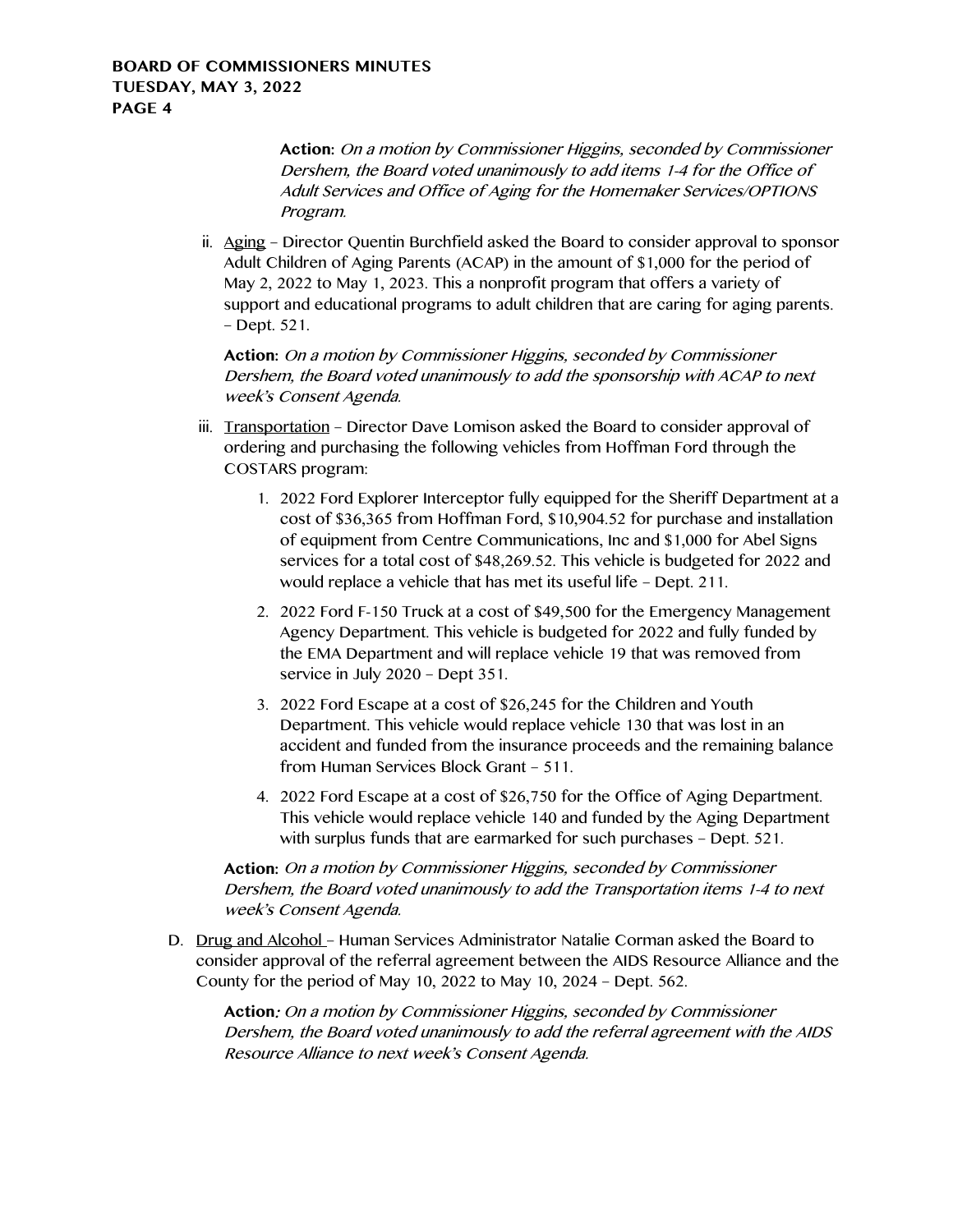E. Emergency Communications – Rayme Weidel introduced a contract with Vertiv Corporation for battery replacement for the Uninterruptible Power System (UPS). The contract total is \$17,221.40 for the period of April 11, 2022 to October 11, 2022 – Dept. 354.

**Action**: On a motion by Commissioner Higgins, seconded by Commissioner Dershem, the Board voted unanimously to add the contract with Vertiv Corporation to next week's Consent Agenda.

F. Information Technology Services - Chief Information and Records Officer Chad Joyce presented a contract renewal with CDW-G for Cisco Duo Security. Duo is a multiauthentication application used to enhance cyber security. The contract total is \$18,360 for the period of June 4, 2022 to June 3, 2023 – Dept. 142.

**Action**: On a motion by Commissioner Higgins, seconded by Commissioner Dershem, the Board voted unanimously to add the contract renewal with CDW-G for Cisco Duo Security to next week's consent agenda.

G. Records Management – Tracy Martin asked the Board to consider approval for the destruction of County records from the following departments: Financial Management, Risk Management, Tax Assessment, Transportation, Treasurer, District Judge, Human Resources, Domestic Relations, Controller and Central Counties Youth Center. All records exceed the Pennsylvania Historical Museum Commission's guidelines for records retention – Dept. 143.

**Action**: On a motion by Commissioner Higgins, seconded by Commissioner Dershem, the Board voted unanimously to add the destruction of County Records to next week's Consent Agenda.

# X. CONSENT AGENDA

**Action:** On a motion by Commissioner Higgins, seconded by Commissioner Dershem, the Board voted unanimously to approve this week's Consent Agenda.

- A. Transportation Consider acceptance of the fiscal year 2020-2021 Medical Assistance Transportation Program (MATP) final allocation from the PA Department of Human Services in the amount of \$657,214, which is State funded for the period of July 1, 2020 to June 30, 2021 – Dept. 531.
- B. Planning and Community Development
	- i. Memorandum of Understanding (MOU) for the final subdivision plan of Deerhaven Phase 3B CCPCDO File No. 35-22. This proposal represents the next phase of the Deerhaven Subdivision, showing an additional fourteen residential lots and one open space lot with corresponding infrastructure comprising a total of 6.497 acres. This subdivision is located in Walker Township, north of Zion Back Road (T-461) and east of Ten Point Path serving the existing Deerhaven Subdivision, approximately one mile east of the Zion Back Road intersection with State Route 64 – Dept. 151.
	- ii. Consider approval of Community Development Block Grant (CDBG) sub-grantee agreement for fiscal year 2020 between the County and Penn Township for a total of \$202,067 for the period of March 14, 2022 to March 14, 2024 – Dept. 817.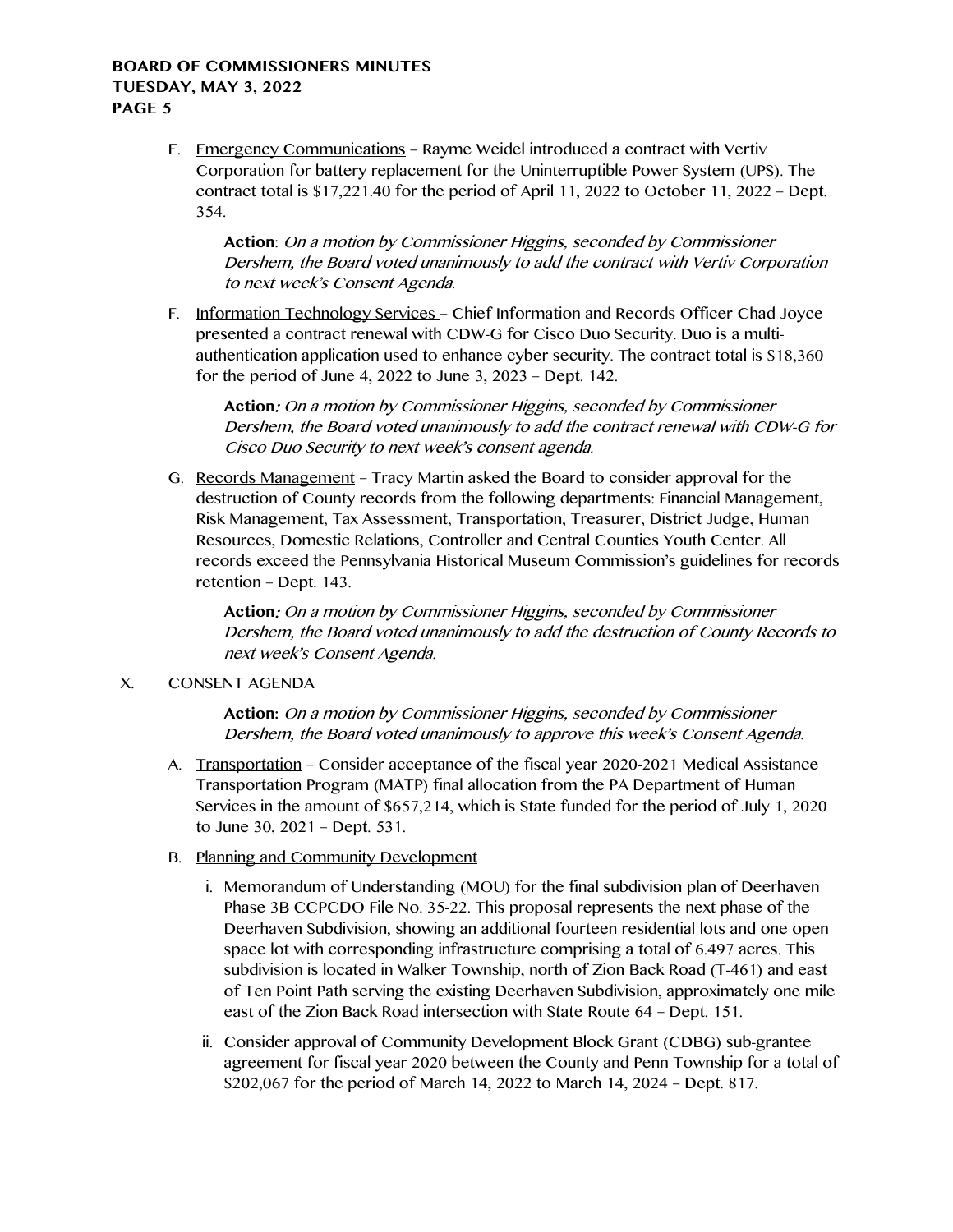- iii. Consider approval of Community Development Block Grant (CDBG) sub-grantee agreement for fiscal year 2020 between the County and Haines-Aaronsburg Municipal Authority for a total of \$76,000 for the period of April 1, 2022 to April 1, 2024 – Dept. 817.
- iv. Consider approval of Community Development Block Grant (CDBG) sub-grantee agreement for fiscal year 2020 between the County and Bellefonte Borough for a total of \$88,112 for the period of March 1, 2022 to March 2, 2024 – Dept. 817.
- v. Consider approval of Community Development Block Grant (CDBG) sub-grantee agreement for fiscal year 2021 between the County and Penn Township for a total of \$117,000 for the period of March 14, 2022 to March 14, 2024 – Dept. 817.
- vi. Consider approval of Community Development Block Grant (CDBG) sub-grantee agreement for fiscal year 2021 between the County and Haines-Aaronsburg Municipal Authority for a total of \$124,000 for the period of April 1, 2022 to April 1, 2024 – Dept. 817.
- vii. Consider approval of Community Development Block Grant (CDBG) sub-grantee agreement for fiscal year 2021 between the County and Bellefonte Borough for a total of \$96,977 for the period of March 1, 2022 to March 2, 2024. – Dept. 817.

#### XI. LIQUID FUELS – FEE FOR LOCAL USE

XII. CHECK RUN

Check run in the amount of \$999,068.71 dated April 29, 2022.

**Action:** On a motion by Commissioner Higgins, seconded by Commissioner Dershem, the Board voted unanimously to approve the check run dated April 29, 2022.

# XIII. ADMINISTRATOR'S REPORT

Commissioner Pipe recognized Administrator Margaret Gray, Commissioner Dershem and Commissioner Higgins echoed his appreciation.

#### XIV. C-NET REQUESTS

Broadcasting of the 23<sup>rd</sup> Anniversary Ron and Mary Maxwell Community Spelling Bee hosted by the Mid-State Literacy Council on Wednesday, September 21, 2022 at 6:00 PM.

**Action:** On a motion by Commissioner Higgins, seconded by Commissioner Dershem, the Board voted unanimously to approve sponsorship of the C-NET request from Mid-State Literacy Council.

## XV. LETTER OF SUPPORT

## XVI. REPORTS – ANNOUCEMENTS.

A. Voter Registration Report

Commissioner Dershem reported 105,056 registered voters in Centre County. The precinct of the week is #62 Miles East with 510 registered voters. In the Municipal Election there were 192 ballots cast for a voter turnout of 37.65%.